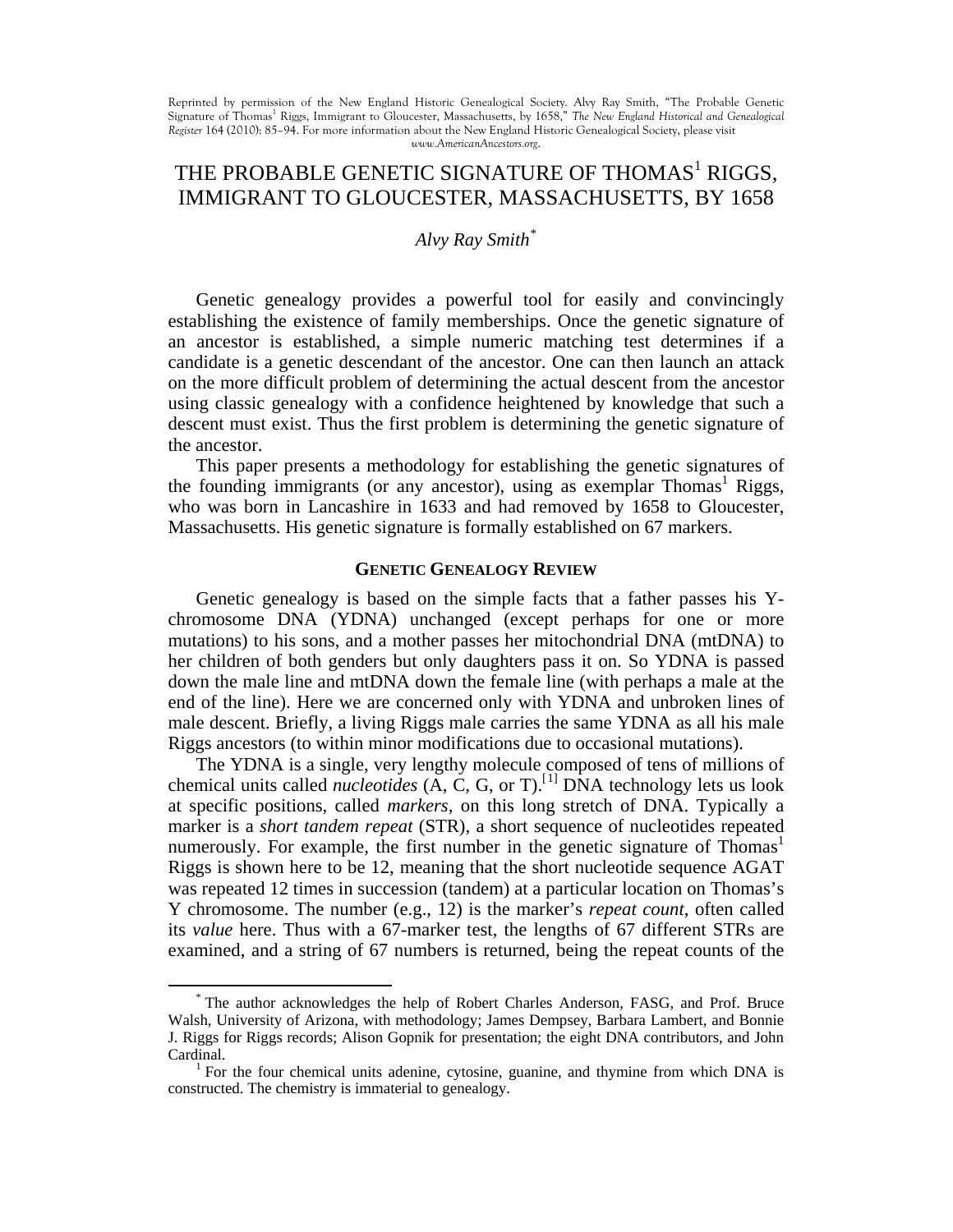respective STRs. It is this string of numbers which constitutes a (*genetic*) *signature* (also called a *haplotype*).

A genetic signature is usually obtained from a cheek swab of a contributor's mouth. The swab is processed by a special laboratory that returns to the contributor a string of numbers comprising his signature. For genealogical purposes, only the repeat counts matter and the order in which they appear, the exact nucleotides repeated in STRs being unimportant. The ordering used is that defined by FamilyTreeDNA, which provided and processed the swabs for all tests reported.<sup>[[2](#page-0-2)]</sup> Only 67-marker tests were employed here, unless otherwise indicated.

A mutation of an STR manifests as a change in repeat count by  $\pm 1$  typically.<sup>[[3](#page-1-0)]</sup> A mutation in a single marker is a rare event, occurring at an average rate of roughly once every 250 generations. Two signatures on 67 markers are considered a *match* by FamilyTreeDNA if at least 64 of the repeat counts match (64/67), meaning that the two persons with high probability had a *most recent common ancestor* (MRCA) within genealogical time (i.e., several hundred years).<sup>[[4\]](#page-1-1)</sup>

#### **METHOD**

The basic method employed can be described as pushing each marker value "up the descent tree" from living descendants, whose genetic signatures are known, toward the ancestor stopping at each branch point where a simple mutation-minimizing probability argument is applied to decide the value of the marker to be passed on up the tree. The algorithm is presented via a small example.

Suppose Thomas<sup>1</sup> Riggs had two sons Thomas<sup>2</sup> and John<sup>2</sup>. Suppose that Thomas<sup>2</sup> had sons Moses<sup>3</sup> and Aaron<sup>3</sup>, and John<sup>2</sup> had son Jeremiah<sup>3</sup>. Assume the simplest case of a genetic signature consisting of only one marker. Suppose that the DNA of each of the three grandsons was sent for testing, and the results (the repeat counts, or values, for the one marker) were 12, 13, 13 for Moses<sup>3</sup>, Aaron<sup>3</sup>, and Jeremiah<sup>3</sup>, respectively. The problem is to determine the value of the marker that the ancestor Thomas<sup>1</sup> must have had, assuming his DNA is not accessible.<sup>[[5](#page-1-2)]</sup>

The value of the marker for Thomas<sup>2</sup> is uncertain (but only to within  $\pm 1$ ). Since one of his sons tested to 12 and the other to 13, Thomas <sup>2</sup> himself must have had one or the other.<sup>[[6\]](#page-1-3)</sup> With the given data, we cannot further determine the signature of Thomas<sup>2</sup> on the one marker. We have pushed 12 for Moses<sup>3</sup> and 13 for Aaron<sup>3</sup> up the tree to the branch point occupied by Thomas<sup>2</sup> and determined

<span id="page-1-4"></span><span id="page-1-1"></span><span id="page-1-0"></span><sup>&</sup>lt;sup>2</sup> See www.familytreedna.com (accessed 15 March 2010) for details.<br><sup>3</sup> Larger changes happen, but rarely. This paper contains only mutations by  $\pm 1$ .<br><sup>4</sup> FamilyTreeDNA computes the probability of a MRCA within 4 genera for a 67/67 match, within 5 generations at about 95%, and within 8 generations at about 99%. This is to be compared to about 12, 14, and 18 generations, respectively, for a 64/67 match. The actual number of generations can vary slightly from these, but these are indicative. For 37 markers (the next smaller test offered by FamilyTreeDNA), a match is considered to be 35/37 or better. That these are not fixed rules will be demonstrated.

 $5$  The family structure is accurate, but the marker values are fictitious.

<span id="page-1-3"></span><span id="page-1-2"></span><sup>&</sup>lt;sup>6</sup> There is a rare possibility that he had neither, that there was an independent mutation at the procreation of each son.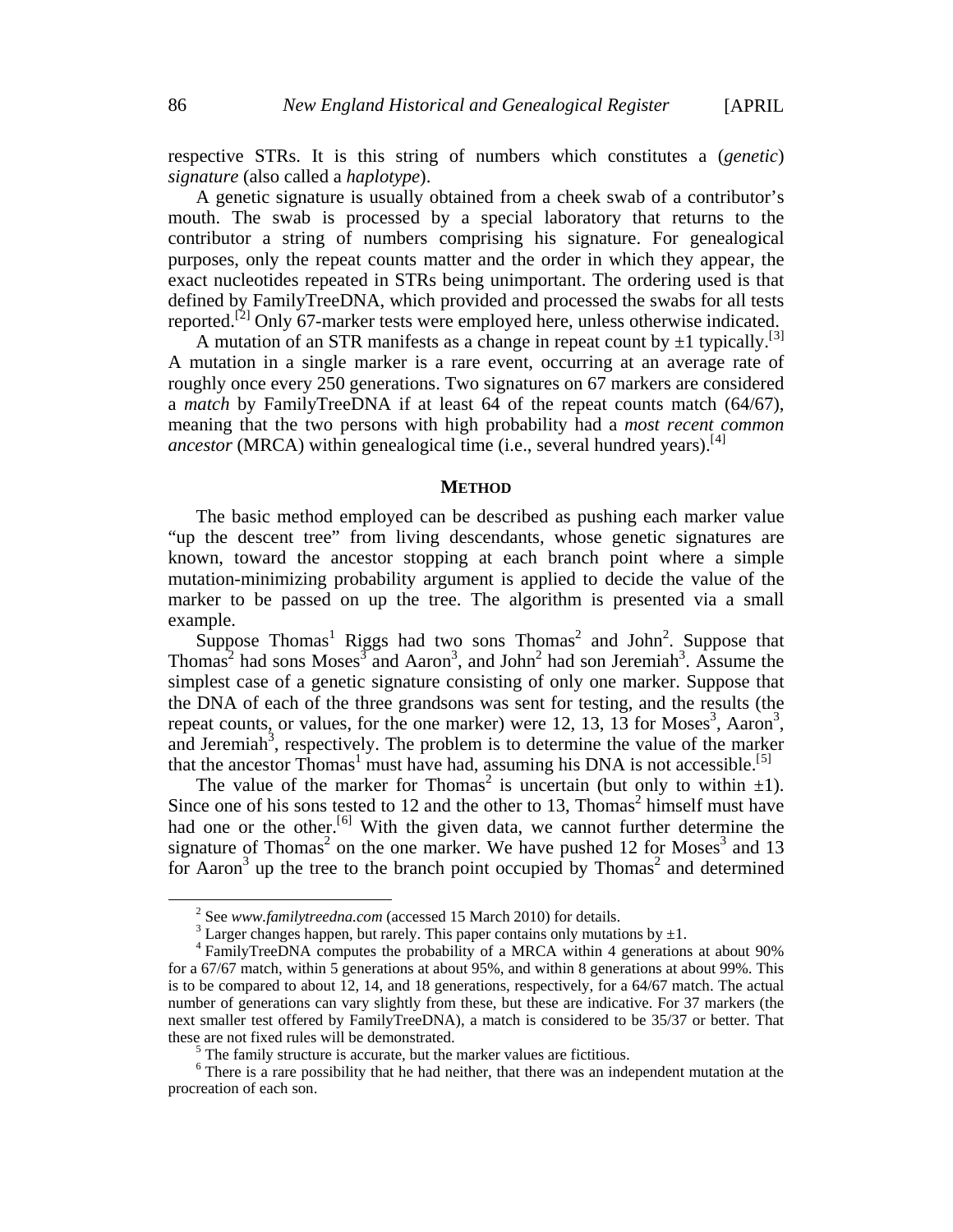that the value of the marker for Thomas<sup>2</sup> was most likely 12 or 13, but cannot further choose between the two values the one that was the mutation. This uncertain value is represented by the "value" 12 or 13. This local uncertainty does not imply that the signature of  $Thomas<sup>1</sup>$  is undetermined, as is shown next.

The signature of John<sup>2</sup> is assumed simply to be that of his son. Here we have pushed 13 for Jeremiah<sup>3</sup> up the tree to the point occupied by John<sup>2</sup> and determined that John<sup>2</sup> (most likely) had 13 for the repeat count of the marker.

The signature for Thomas<sup>1</sup> is determined as follows: Since Thomas<sup>2</sup> must have had 12 or 13 at the one marker, and since  $John<sup>2</sup>$  must have had 13 there, then Thomas<sup>1</sup> (most likely) had 13 there by the argument that two 13s and a single mutation to 12 is more likely than one 12 and two independent mutations—in the same direction  $(+1)$ —to two 13s.

Suppose instead that Aaron<sup>3</sup> tested to 12 on the marker. Then Thomas<sup>2</sup> would have value 12 at that marker because both sons tested to  $12$ <sup>[[7](#page-1-4)]</sup> Hence Thomas<sup>1</sup> would have value 12 (pushed up from Thomas<sup>2</sup>) or 13 (pushed up from John<sup>2</sup>). That is, the value of the marker for Thomas<sup>1</sup> would be uncertain, but the uncertainty is only between the two values.

The following two rules capture the operations at each point in a descent tree, working from the descendants toward the ancestor, as in the examples above:<sup>[[8](#page-2-0)]</sup>

- 1. A father with only one son (no branching) is assumed to have the same marker value as his son. If the son's marker value is (un)certain, then so is the father's.
- 2. A father at a branch point is assumed to have the value derived from the values of his sons that minimizes mutation probabilities. If this is (un)certain, then the father's value is (un)certain.<sup>[[9](#page-2-1)]</sup>

Repeated application of these rules for all 67 markers of actual DNA contributors' signatures pushed up through the descent tree of  $Thomas<sup>1</sup> Riggs will$ yield the probable genetic signature for him. The "probable" is required because of the off-chance that Mother Nature chose the more unlikely events.<sup>[[10\]](#page-2-2)</sup>

In this paper the genetic signature of Thomas<sup>1</sup> Riggs is established on  $65$ markers with the remaining two markers established to within two values each, differing by only 1 in both cases. The uncertain markers serve to distinguish subfamilies of Thomas<sup>1</sup> Riggs, a positive contribution of mutations.

<sup>&</sup>lt;sup>7</sup> Strictly speaking, he might have had two mutations that were exactly the same at the procreation of his two sons, but both mutations being the same would be even more unexpected (i.e., improbable) than that there were two mutations, itself a rare event.

<span id="page-2-3"></span><span id="page-2-0"></span> $\delta$  The method used here is called the method of maximum parsimony (fewest number of mutations required to explain a change) [Joseph Felsenstein, *Inferring Phylogenies* (Sunderland, Mass.: Sinauer Associates, 2004), 1–9].<br><sup>9</sup> All branching nodes in this paper have only two sons, but rule 2 is worded to handle two or

<span id="page-2-1"></span>more. If an uncertainty has three possible values, say, then the uncertain value would be 11 or 12 or 13, for example, and so forth for even more sons.<br><sup>10</sup> Or that one or more of the rare mutation events described in the preceding notes did

<span id="page-2-2"></span>actually occur. Also in the class of rare possibilities considered unlikely here is a marker that mutated one direction, then mutated back the other direction to its original value. The title's "probable" is dropped henceforth but should be remembered for all these reasons.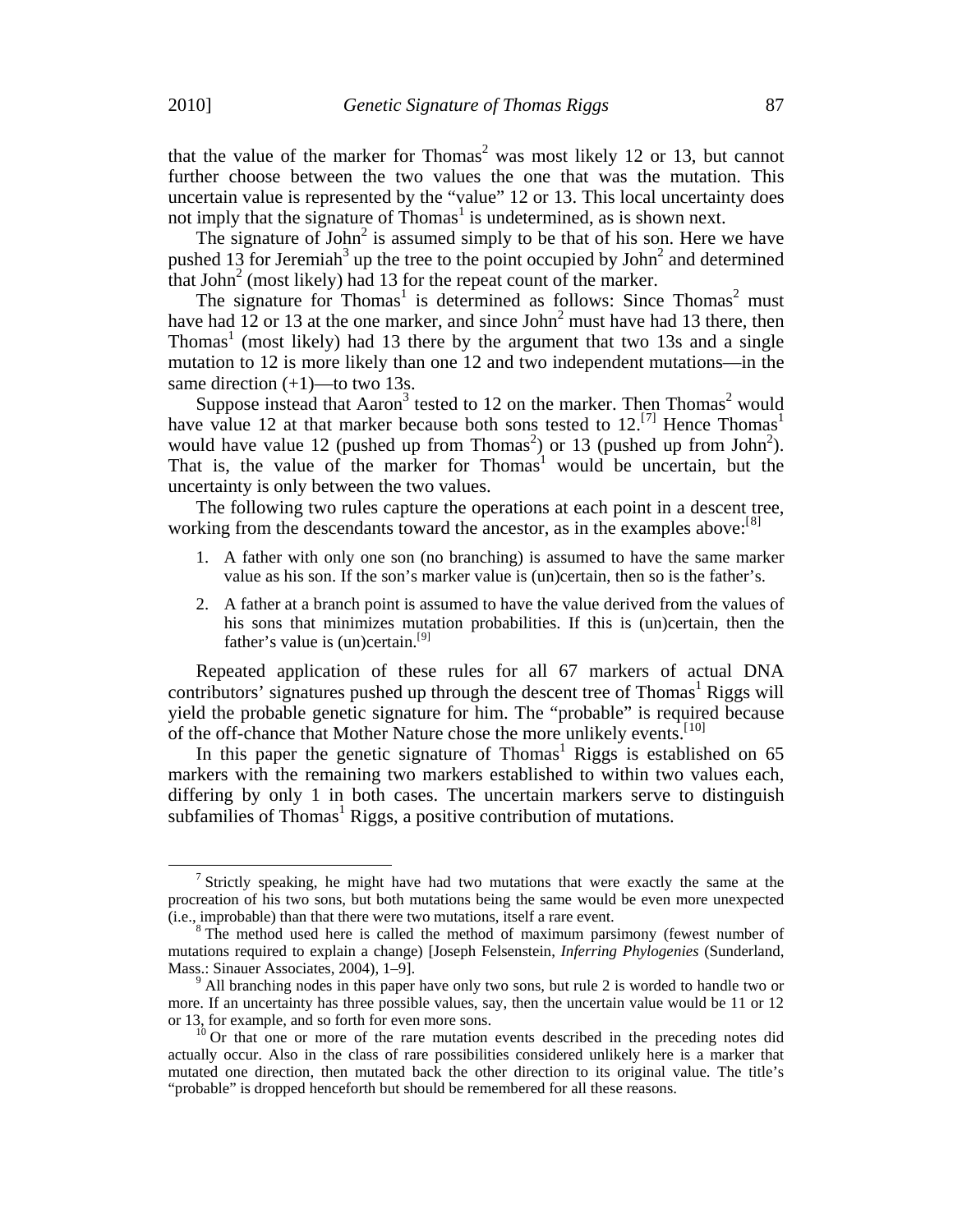Specifically, the following descents are established using classic genealogy. Under each person's lineage list is his YDNA test result on 67 (or 37) markers,<sup>[[11](#page-2-3)]</sup> using the code  $a = 1$ ,  $b = 2, \ldots$ ,  $z = 26$ ,  $A = 27$ ,  $B = 28, \ldots$ ,  $Z = 52$  for repeat counts to save space. Doubly underlined letters mark departures of an individual's signature from the Thomas<sup>1</sup> Riggs signature established in the final section:

A Riggs<sup>[[12\]](#page-3-0)</sup> (Leonard Emery<sup>9</sup>, William Wyman<sup>8</sup>, George W.<sup>7</sup>, Elias G.<sup>6</sup>, Gowen<sup>5</sup>, Aaron<sup>4</sup>, Moses<sup>3</sup>, Thomas<sup>2-1</sup>):

lxnknpllkmmCsijkkyosCopqqkjswooqrKLllkiophjjhjjluwpjllohlwtmlkmkkll

B Riggs (*Francis Porter<sup>8</sup>, Fitz B.<sup>7</sup>, Aaron<sup>6</sup>, Joshua<sup>5</sup>, Aaron<sup>4–3</sup>, Thomas<sup>2–1</sup>):* lxnknplllmmCsijkkyosCoopqkjswooqrKLllkiophjjhjjluwpjllohlwtmlkmkkll

C Riggs (Don Albert<sup>10</sup>, Albert Smith<sup>9</sup>, Robert Ensign<sup>8</sup>, Azial Litchfield<sup>7</sup>, Amasa<sup>6</sup>,  $John<sup>5-4</sup>, Jonathan<sup>3</sup>, John<sup>2</sup>, Thomas<sup>1</sup>)$ : lxnknplllmmCsijkkyosCopqqkjswoorrKLml

The first two contributors are descendants of Thomas<sup>2</sup> Riggs, their MRCA. Since the last contributor is a descendant of  $John<sup>2</sup> Riggs$ , the MRCA of all three was Thomas<sup>1</sup> Riggs, so it is his genetic signature that is derived here.

*Register* format is used for proofs of the descents, stripped to the bare essentials, and falling short of a full genealogy by any measure. Only the sons necessary for the descents are listed. Death records are usually omitted. In cases of multiple wives, only those are presented who are mothers relevant to the descents being proved, and few details of them are provided, just enough to assist in proving father-son descent in this strictly male-line analysis. Statements of parentage have been omitted since the sources cited vary, for instance, as to whether mothers are named, either with or without maiden names.

#### **PROOFS OF DESCENT**

**1. THOMAS**<sup>1</sup> **RIGGS** was probably born in March 1632/3, baptized shortly thereafter in Hawkshead, Lancashire, England, 25 March 1633. He died in Gloucester, Massachusetts, 26 February 1721/2, aged about 90 years. He married in Gloucester 7 June 1658, **MARY MILLETT**. [[13](#page-3-1)] The first volume of Gloucester town records contains this property transaction: "[1704] Thomas Riggs se[nior] claimed 5 comon rights 1 he have son Tho Riggs 1 to son John Riggs 1 to son in Law Nathanael Wharff 2 reserve [p. 285]."<sup>[[14\]](#page-3-2)</sup>

Sons (this line omitted hereafter):

<span id="page-3-3"></span>2 i. THOMAS<sup>2</sup> RIGGS, b. Gloucester 7 Dec. 1666.

<span id="page-3-0"></span><sup>&</sup>lt;sup>11</sup> It will be shown that no information is lost in this particular study using only 37 markers.  $12$  Name, dates, and mother's maiden name of living persons are suppressed, but reviewers had full data.<br><sup>13</sup> Alvy Ray Smith and Robert Charles Anderson, "Proposed Hawkshead, Lancashire, Origins

<span id="page-3-1"></span>of Edward<sup>1</sup> Riggs of Roxbury, Massachusetts, and Thomas<sup>1</sup> Riggs of Gloucester," *The American Genealogist* 82(2007):120–29.

<span id="page-3-2"></span><sup>&</sup>lt;sup>14</sup> As transcribed into City of Gloucester Archives, Names & Property of Early Settlers 1642– 1714/15, Compiled from 1850 Transcript of First Volume of Gloucester Town Records, Peabody– Essex Museum, Phillips Library, 59–60.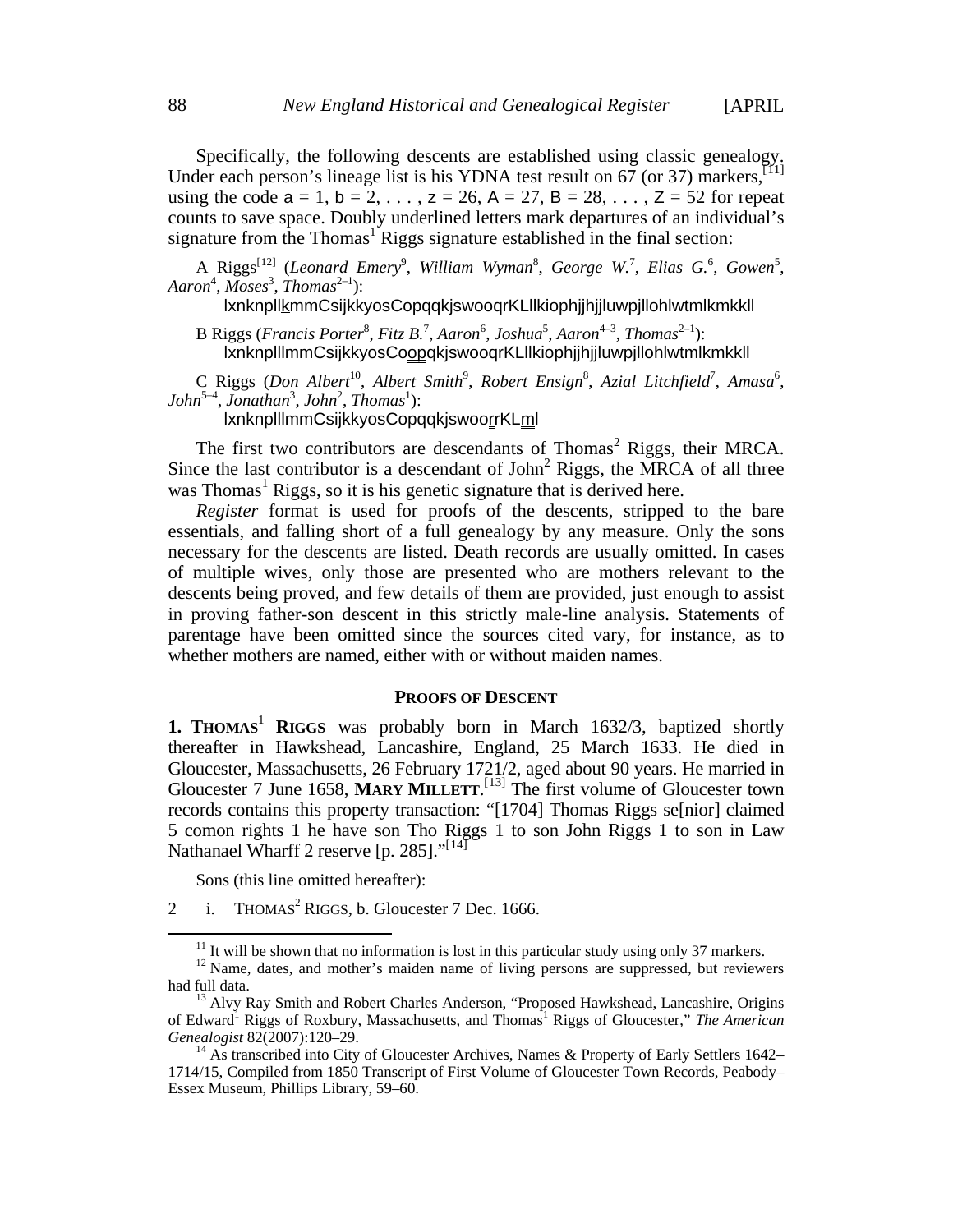3 ii. JOHN RIGGS, b. Gloucester 25 Feb. 1669/70.

**2. THOMAS<sup>2</sup> RIGGS** (*Thomas*<sup>1</sup>) was born in Gloucester 7 December 1666, son of Thomas and Mary, and married **ANN WHEELER.**<sup>[\[15\]](#page-3-3)</sup> Thomas's will mentions "my two Sons Aaron and Joshua Riggs" and "the heirs of my son Moses Riggs decd."<sup>[[16](#page-4-0)]</sup>

- 4 i. MOSES<sup>3</sup> RIGGS, b. Gloucester 31 March 1698.
- 5 ii. AARON RIGGS, b. Gloucester 18 Jan. 1700/1.

**3. JOHN<sup>2</sup> RIGGS** (*Thomas*<sup>1</sup>) was born in Gloucester 25 February 1669/70, and married **RUTH WHEELER**. [[17\]](#page-4-1)

6 i. JONATHAN<sup>3</sup> RIGGS, b. Gloucester 20 Dec. 1700.

**4.** MOSES<sup>3</sup> RIGGS (*Thomas*<sup>2-1</sup>) was born in Gloucester 31 March 1698, and married **MERCY GOWEN**. [[18](#page-4-2)]

7 i.  $AARON<sup>4</sup> RIGGS$ , b. say 1735.

**5. AARON**<sup>3</sup> **RIGGS** (*Thomas*<sup>2-1</sup>) was born at Gloucester 18 January 1700/1, and married **ANNA**<sup>3</sup> **RIGGS**. [[19](#page-4-3)]

8 i. AARON<sup>4</sup> RIGGS, b. Gloucester 18 March 1749/50.

**6. JONATHAN**<sup>3</sup> **RIGGS** (*John*<sup>2</sup>, *Thomas*<sup>1</sup>) was born at Gloucester 20 December 1700, and married **SARAH PHIPPS**. [[20\]](#page-4-4)

9 i. JOHN<sup>4</sup> RIGGS, b. Gloucester 6 May 1749.

**7. AARON**<sup>4</sup> **RIGGS** (*Moses*<sup>3</sup>, *Thomas*<sup>2-1</sup>) born say 1735<sup>[[21\]](#page-4-5)</sup> was probably the aged Aaron Riggs who died at the workhouse in Gloucester 26 August  $1811$ <sup>[[22](#page-4-6)]</sup> He married **RACHEL —**, who was born about 1737, and died at the same workhouse 7 March 1813, aged about  $75$ <sup>[[23\]](#page-4-7)</sup> That Aaron<sup>4</sup> was son of Moses<sup>3</sup> Riggs is based onomastically on his naming two of his children Mercy and Gowen, the first and last names of the wife of Moses<sup>3</sup>, surely his mother.<sup>[[24\]](#page-4-8)</sup> Furthermore, her maiden

<span id="page-4-9"></span><span id="page-4-0"></span><sup>&</sup>lt;sup>15</sup> Vital Records of Gloucester, Massachusetts, to the end of the year 1849, 3 vols.: vol. 1: births (Topsfield, Mass.: Topsfield Historical Society, 1917); vols. 2 and 3: marriages and deaths (Salem, Mass.: The Essex Institute, 1923-24), 1:584, 2:455, for birth, marriage, respectively.

<sup>&</sup>lt;sup>16</sup> Essex Probate Records, 334:102-4, dated 27 Sept. 1750 and proved 18 Oct. 1756.<br><sup>17</sup> Vital Records of Gloucester [note 15], 1:580, 2:453.<br><sup>18</sup> Ibid., 1:582, 2:455.<br><sup>19</sup> Ibid., 1:577, 2:452. Anna was Aaron's cousin.

<span id="page-4-5"></span><span id="page-4-4"></span><span id="page-4-3"></span><span id="page-4-2"></span><span id="page-4-1"></span><sup>&</sup>lt;sup>20</sup> Ibid., 1:581, 2:454.<br><sup>21</sup> Moses and Mercy Riggs had four children born or baptized in 1727, 1729, 1731, and 1733<br>(ibid., 1:580–82, 584).

<span id="page-4-8"></span><span id="page-4-7"></span><span id="page-4-6"></span><sup>&</sup>lt;sup>22</sup> Ibid., 3:256, 258; John James Babson, *Notes & Additions to the History of Gloucester. Part First: Early Settlers* (Gloucester, Mass.: M. V. B. Perley, 1876), 61.

<sup>&</sup>lt;sup>23</sup> *Vital Records of Gloucester* [note 15], 1:580, 583, 3:258.<br><sup>24</sup> Ibid., 1:580, 582.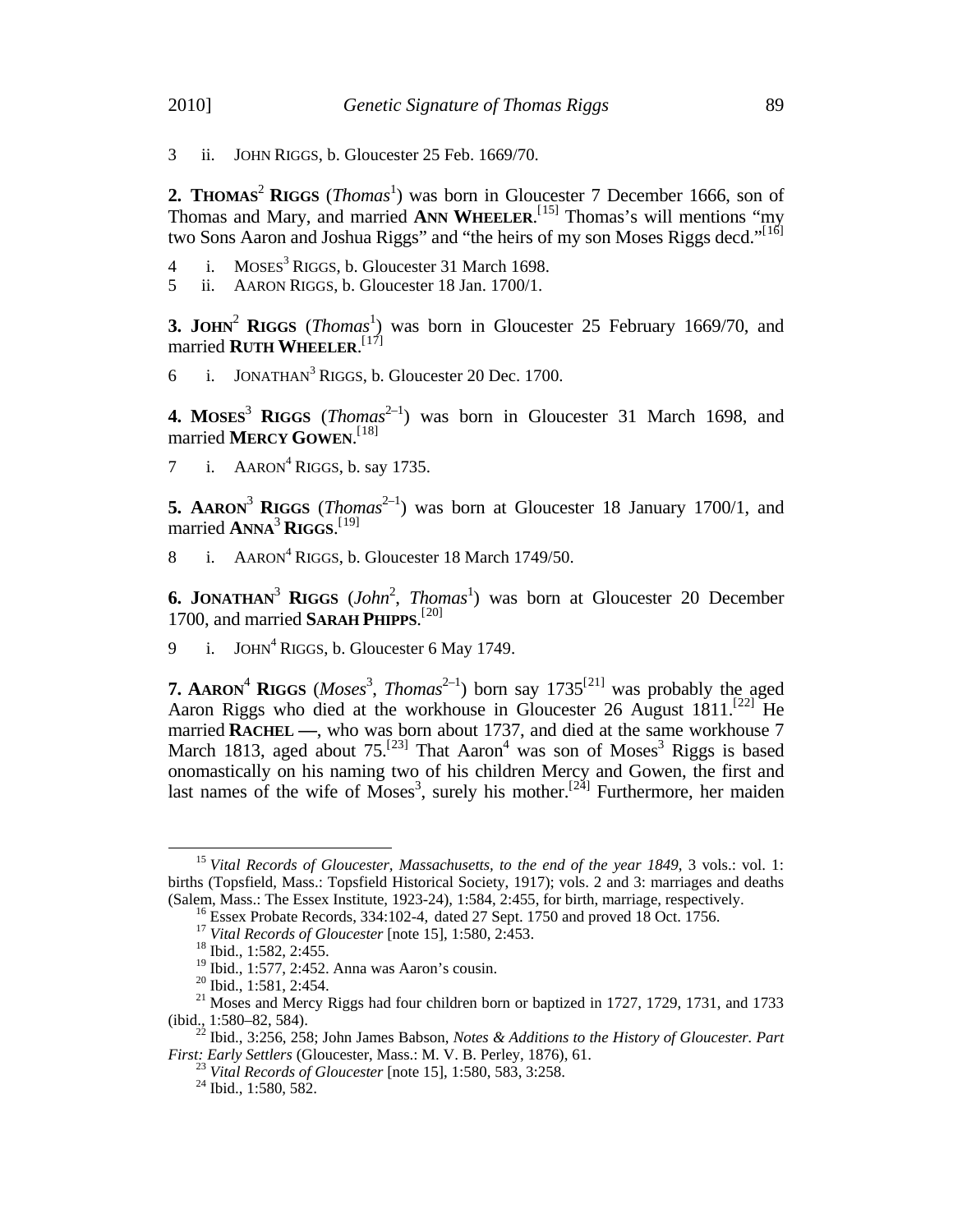surname Gowen was common in the descent through son Gowen<sup>5</sup> and nowhere else in the extensive family of Thomas<sup>1</sup> Riggs.<sup>[[25](#page-4-9)]</sup>

10 i. GOWEN<sup>5</sup> RIGGS, b. Gloucester 5 Sept. 1756.

**8. AARON<sup>4</sup> RIGGS** (*Aaron*<sup>3</sup>, *Thomas*<sup>2-1</sup>) was born in Gloucester 18 March 1749/50, and married **MARTHA ADAMS**. [[26\]](#page-5-0)

11 i. JOSHUA<sup>5</sup> RIGGS, b. Gloucester 22 March 1785.

**9. JOHN<sup>4</sup> RIGGS** (*Jonathan<sup>3</sup>, John<sup>2</sup>, Thomas<sup>1</sup>*) was born in Gloucester 6 May 1749, son of Jonathan and Sarah (Phipps),<sup>[[27](#page-5-1)]</sup> and married SARAH WOODARD.<sup>[[28](#page-5-2)]</sup>

12 i. JOHN<sup>5</sup> RIGGS, b. Attleborough, Mass., 2 Jan. 1772.

**10. GOWEN<sup>5</sup> RIGGS** (*Aaron<sup>4</sup>*, *Moses*<sup>3</sup>, *Thomas*<sup>2-1</sup>) was born at Gloucester 5 September 1756,<sup>[[29](#page-5-3)]</sup> and married **ELIZABETH GOVE**.<sup>[[30\]](#page-5-4)</sup> Widow Elizabeth Riggs was appointed guardian of the minor children of Gowen Riggs on 8 January 1806, including Elias, over 14.<sup>[[31](#page-5-5)]</sup>

13 i. ELIAS  $G^6$  RIGGS, b. Edgecomb 27 July 1790.

**11. JOSHUA<sup>5</sup> RIGGS** ( $Aaron^{4-3}$ ,  $Thomas^{2-1}$ ) was born in Gloucester 22 March 1785, and married **THOMAZINE/TAMMY GROVER**. [[32](#page-5-6)]

14 i. AARON<sup>6</sup> RIGGS, b. Gloucester Sept. 1818.

**12. JOHN<sup>5</sup> RIGGS** (*John<sup>4</sup>*, *Jonathan<sup>3</sup>, <i>John<sup>2</sup>*, *Thomas*<sup>1</sup>) was born in Attleborough, Massachusetts, 2 January 1772,<sup>[[33\]](#page-5-7)</sup> and married SARAH SHURTLEFF.<sup>[[34\]](#page-5-8)</sup>

15 i. AMASA<sup>6</sup> RIGGS, b. Montgomery, Mass., 9 Oct. 1797.

**13. ELIAS G.<sup>6</sup> RIGGS** (*Gowen*<sup>5</sup>, *Aaron*<sup>4</sup>, *Moses*<sup>3</sup>, *Thomas*<sup>2-1</sup>) was born in Edgecomb, Maine, 27 July 1790.<sup>[[35\]](#page-5-9)</sup>

 $25$  Based on a scholarly genealogy of the Thomas<sup>1</sup> Riggs family of 552 pages and 10 generations: Alvy Ray Smith, *Thomas Riggs (1633–1722) of Gloucester, Massachusetts, and His Descendants to 2006*, at *alvyray.com/ Riggs/vol5/ThomasRiggs5\_v5.2.pdf*, electronically published 21 December 2009.<br><sup>26</sup> *Vital Records of Gloucester* [note 15], 1:578, 2:452.<br><sup>27</sup> Ibid., 1:581; Bristol County, Mass., Probate Records, 126:218, 324.<br><sup>28</sup> Vital Records of Attleborough, Massachusetts, to the end

<span id="page-5-5"></span><span id="page-5-4"></span><span id="page-5-3"></span><span id="page-5-2"></span><span id="page-5-1"></span><span id="page-5-0"></span>The Essex Institute, 1934), 538.<br><sup>29</sup> Vital Records of Gloucester [note 15], 1:580.

<sup>&</sup>lt;sup>30</sup> Edgecomb, Maine, Town and Vital Records, 249 [FHL 0,010,845].<br><sup>31</sup> Lincoln County, Maine, Probate Records, 9:262.<br><sup>32</sup> Vital Records of Gloucester [note 15], 1:581, 2:454.<br><sup>33</sup> Vital Records of Attleborough [note 28]

<span id="page-5-9"></span><span id="page-5-8"></span><span id="page-5-7"></span><span id="page-5-6"></span><sup>51.</sup> <sup>35</sup> Greenbush, Maine, Family Records [FHL 0,010,924, item 1], family of Elias G. Riggs.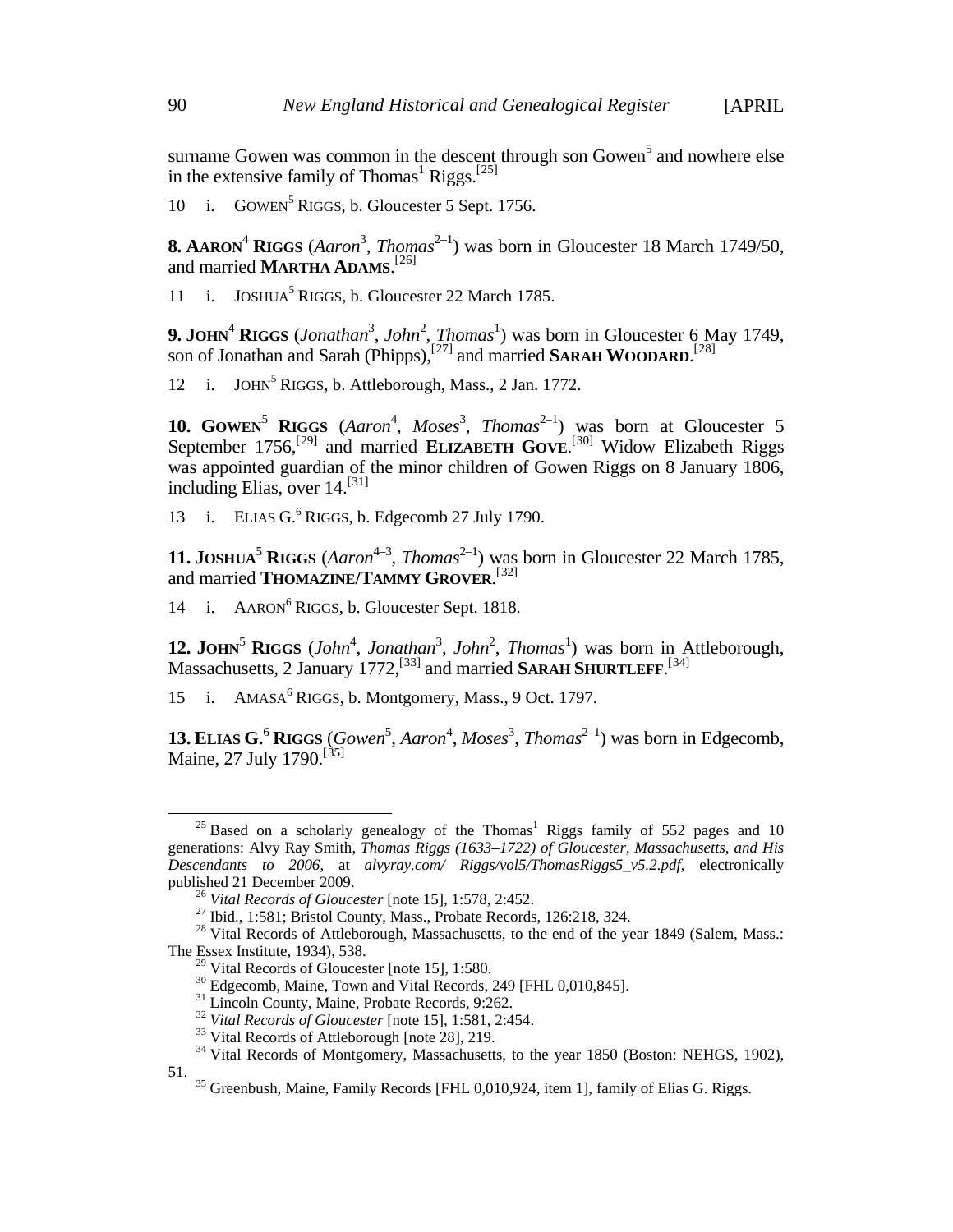In 1830 Elias "Rigs," 40–50, resided in Sunkhaze, Maine, with children including exactly one male under  $5.^{[36]}$  $5.^{[36]}$  $5.^{[36]}$  In 1840 Elias Riggs, 40–50, resided in Greenbush, Maine, with children including exactly one male  $10-15$ <sup>[[37](#page-6-0)]</sup> In 1850 Elias G. Riggs, 59, born in Maine, resided in Greenbush with George W., 21, born in Maine.<sup>[[38](#page-6-1)]</sup>

16 i. GEORGE W.<sup>7</sup> RIGGS, b. Bangor, Maine, 16 July 1828.

**14. AARON**<sup>6</sup> **RIGGS** (*Joshua*<sup>5</sup>, *Aaron*<sup>4-3</sup>, *Thomas*<sup>2-1</sup>) was born in Gloucester September 1818, and married LEONORA AMANDA SEAVEY.<sup>[\[39\]](#page-6-2)</sup>

17 i. FITZ  $B$ .<sup>7</sup> RIGGS, b. Gloucester 16 June 1855.

**15. AMASA<sup>6</sup> RIGGS** (*John*<sup>5-4</sup>, *Jonathan*<sup>3</sup>, *John*<sup>2</sup>, *Thomas*<sup>1</sup>) was born in Montgomery, Massachusetts, 9 October 1797, <sup>[[40\]](#page-6-3)</sup> and married **MARVILLA LITCHFIELD**. <sup>[[41\]](#page-6-4)</sup>

i.  $[A]$ ZIAL LITCHFIELD<sup>7</sup> RIGGS, b. Mass. 4 Nov. 1824.

**16. GEORGE W.<sup>7</sup> RIGGS** (*Elias G.*<sup>6</sup>, *Gowen*<sup>5</sup>, *Aaron*<sup>4</sup>, *Moses*<sup>3</sup>, *Thomas*<sup>2-1</sup>) was born in Bangor, Maine, 16 July 1828, and married **LOUISA PRATT**. [[42\]](#page-6-5)

In 1860 George W. Riggs, 31, born in Maine, resided in Greenbush, Maine, with Louisa, 24, and four children including William W., 4, born in Maine. In an adjacent dwelling was Elias G. Riggs,  $69$ , born in Maine.<sup>[[43\]](#page-6-6)</sup>

19 i. WILLIAM WYMAN<sup>8</sup> RIGGS, b. Greenbush 3 May 1855.

**17. FITZ B.<sup>7</sup> RIGGS** (*Aaron*<sup>6</sup>, *Joshua*<sup>5</sup>, *Aaron*<sup>4-3</sup>, *Thomas*<sup>2-1</sup>) was born in Gloucester 16 June 1855,[[44\]](#page-6-7) and married **ADA P. SWIM**. [[45\]](#page-6-8)

In 1900 Fitz B. Riggs, born July 1855 in Massachusetts, resided in Gloucester with his wife of 20 years, Ada P., and three children including "Frances" P., 11, born January 1889 in Massachusetts.<sup>[[46](#page-6-9)]</sup>

20 i. FRANCIS PORTER<sup>8</sup> RIGGS, b. Gloucester 31 Jan. 1889.

<span id="page-6-10"></span>**18.** [A]ZIAL LITCHFIELD<sup>7</sup> RIGGS (Amasa<sup>6</sup>, John<sup>5-4</sup>, Jonathan<sup>3</sup>, John<sup>2</sup>, Thomas<sup>1</sup>) was born in Massachusetts 4 November 1824,<sup>[[47](#page-6-10)]</sup> and married **EMELINE EUGENE KNOX**. [[48](#page-6-11)]

<sup>&</sup>lt;sup>36</sup> 1830 U.S. Census, Sunkhaze, Penobscot County, Maine, roll 51, p. 485.<br><sup>37</sup> 1840 U.S. Census, Greenbush, Penobscot County, Maine, roll 149, p. 163.<br><sup>38</sup> 1850 U.S. Census, Greenbush, Penobscot County, Maine, roll 266,

<span id="page-6-11"></span><span id="page-6-7"></span><span id="page-6-6"></span><span id="page-6-5"></span><span id="page-6-4"></span><span id="page-6-3"></span><span id="page-6-2"></span><span id="page-6-1"></span><span id="page-6-0"></span><sup>&</sup>lt;sup>40</sup> Vital Records of Montgomery [note 34], 28.<br><sup>41</sup> Westfield, Hampden County, Mass., Births, Marriages and Deaths, D:119 [FHL 0,185,474].<br><sup>42</sup> Greenbush Family Records [note 35], families of Elias G. Riggs, George W. Ri

<sup>&</sup>lt;sup>43</sup> 1860 U.S. Census, Greenbush, Penobscot County, Maine, roll 445, "Page No. 29."<br><sup>44</sup> Massachusetts Vital Records from 1841, 90:166.<br><sup>45</sup> Massachusetts Vital Records from 1841, Gloucester Marriages, 307:172.<br><sup>46</sup> 1900

<span id="page-6-8"></span>

<span id="page-6-9"></span>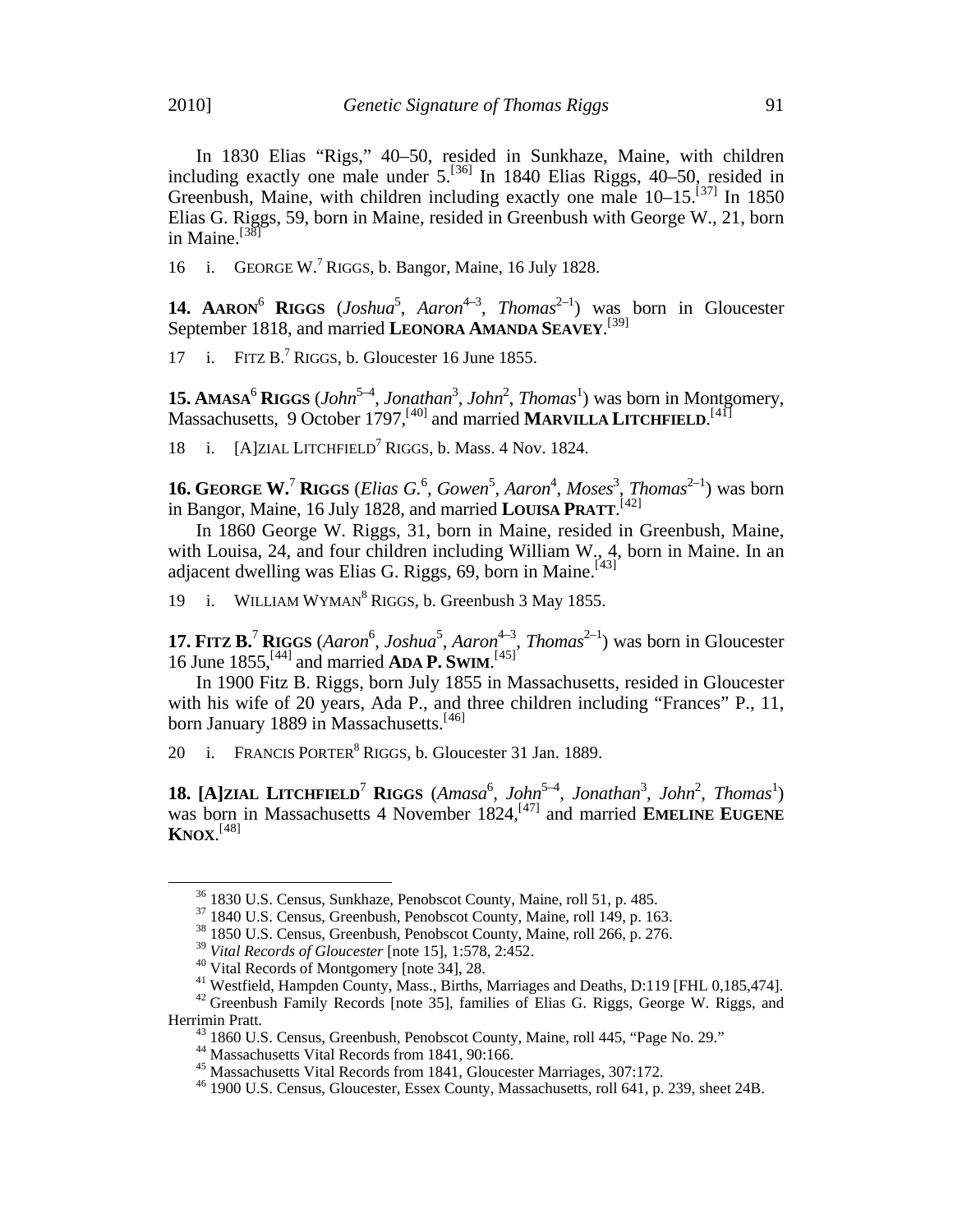21 i. ROBERT ENSIGN<sup>8</sup> RIGGS, b. Mass. 21 Sept. 1851.

**19.** WILLIAM WYMAN<sup>8</sup> RIGGS (*George W.<sup>7</sup>, Elias G.*<sup>6</sup>, *Gowen*<sup>5</sup>, *Aaron*<sup>4</sup>, *Moses*<sup>3</sup>, *Thomas*<sup>2-1</sup>) was born in Greenbush, Maine, 3 May 1855,<sup>[[49\]](#page-6-0)</sup> and was buried at Kingfield, Maine, next to his wives and sons, including Leonard Emery.<sup>[[50\]](#page-7-0)</sup> William married **MARY ELIZABETH STREETER**. [\[51\]](#page-7-1)

22 i. LEONARD EMERY<sup>9</sup> RIGGS, b. Maine 13 Feb. 1899.

**20. FRANCIS PORTER<sup>8</sup> RIGGS** (*Fitz B.<sup>7</sup>, Aaron*<sup>6</sup>, *Joshua*<sup>5</sup>, *Aaron*<sup>4-3</sup>, *Thomas*<sup>2-1</sup>) was born in Gloucester 31 January 1889,[[52](#page-7-2)] and married **MARGERY —** [wife's maiden name suppressed].

i.  $B^9$  RIGGS [living].

**21. ROBERT ENSIGN<sup>8</sup> RIGGS** (Azial Litchfield<sup>7</sup>, Amasa<sup>6</sup>, John<sup>5-4</sup>, Jonathan<sup>3</sup>, John<sup>2</sup>, Thomas<sup>1</sup>) was born in Massachusetts 21 September 1851, and died at Teton, Fremont County, Idaho, 9 November 1933. He married **AGNES SMITH**. [[53\]](#page-7-3)

23 i. ALBERT SMITH<sup>9</sup> RIGGS, b. Idaho 1 Jan. 1890.

**22. LEONARD EMERY**<sup>9</sup> **RIGGS** (*William Wyman* 8 , *George W.*<sup>7</sup> , *Elias G.*<sup>6</sup> , *Gowen* 5 , Aaron<sup>4</sup>, Moses<sup>3</sup>, Thomas<sup>2-1</sup>) was born in Maine 13 February 1899,<sup>[[54](#page-7-4)]</sup> and married **LOUISA —**. [[55\]](#page-7-5)

i.  $A^{10}$  RIGGS [living].

**23. ALBERT SMITH<sup>9</sup> RIGGS** (*Robert Ensign*<sup>8</sup>, *Zial Litchfield*<sup>7</sup>, *Amasa*<sup>6</sup>, *John*<sup>5-4</sup>, Jonathan<sup>3</sup>, John<sup>2</sup>, Thomas<sup>1</sup>) was born in Idaho 1 January 1890, and died at Teton, Idaho, 19 August 1949. He married **IRIS NANCY SIMPSON**. [[56](#page-7-1)]

 $\overline{a}$ 

<sup>47</sup> *Utah Cemetery Inventory*, on *Ancestry.com* (all accesses to *Ancestry.com* made 22 April 2009), Zial Litchfield Riggs; *Windows of Wellsville, 1856–1984* (Providence, Utah: Wellsville

<sup>&</sup>lt;sup>48</sup> Granby, Hartford County, Conn., Town Records [FHL 1,317,454, item 3], 1:48.<br><sup>49</sup> Greenbush Family Records [note 35], in list titled "George W. Riggs and family."

<span id="page-7-0"></span> $^{50}$  Riverside Cemetery, Kingfield, Maine, on www.rootsweb.com/~mefrankl/rvsdkcem.htm (accessed 22 April 2009).

<span id="page-7-3"></span><span id="page-7-2"></span><span id="page-7-1"></span><sup>&</sup>lt;sup>51</sup> Maine Marriages, 1892–1996, on Ancestry.com [FHL 0,010,357, by bride].<br><sup>52</sup> Massachusetts Vital Records from 1841, Births, 394:248.<br><sup>53</sup> Shauna C. Anderson, Christina T. Anderson, Carol A. Duncan, and Ray D. Duncan, *Records of Persons Buried in the Teton-Newdale Cemetery* (Provo, Utah: S. C. Anderson, 1997– 1998), 53.<br><sup>54</sup> *World War I Draft Registration Cards, 1917–1918*, on *Ancestry.com* [citing FHL

<span id="page-7-5"></span><span id="page-7-4"></span><sup>1,653,907],</sup> Leonard Emery Riggs, nearest relative Elizabeth Mary [*sic*] Riggs. <sup>55</sup> Information provided by a living person; source suppressed.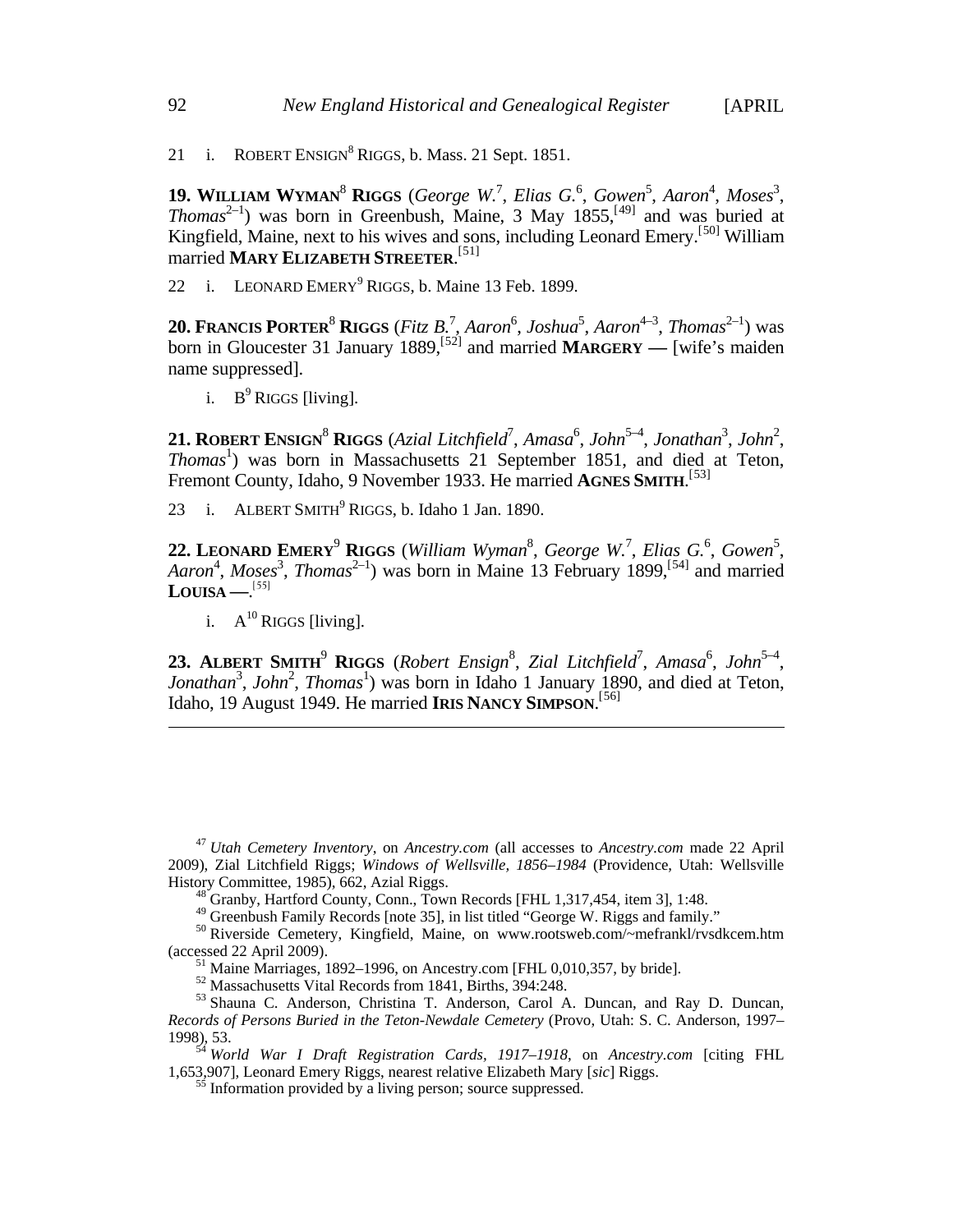24 i. DON ALBERT<sup>10</sup> RIGGS, born Idaho 10 April 1920.

24. DON ALBERT<sup>10</sup> RIGGS (Albert Smith<sup>9</sup>, Robert Ensign<sup>8</sup>, Zial Litchfield<sup>7</sup>, Amasa<sup>6</sup>, John<sup>5-4</sup>, Jonathan<sup>3</sup>, John<sup>2</sup>, Thomas<sup>1</sup>) was born in Idaho 10 April 1920. He died 5 June 1976 and was buried in Teton.<sup>[[57\]](#page-7-2)</sup> [Wife's name suppressed].

i.  $C^{11}$  RIGGS [living].

### **GENETIC SIGNATURE OF THOMAS**<sup>1</sup> **RIGGS**

To simplify the derivation of the signature of Thomas<sup>1</sup> Riggs, notice that all three signatures of the contributors agree at 32 of the first 37 markers. The rightmost 30 markers of the two 67-marker signatures are identical, so it is safe to assume that the one 37-marker signature would probably also match on these 30 markers.[[58\]](#page-8-0)

Because of an anomaly in the testing process, the four markers 22-25 often must be reordered for maximum matching.<sup>[[59](#page-8-1)]</sup> Thus values oopq for these markers from contributor B are (minimally) rearranged to opoq for maximum matching with A's and C's opqq. Therefore Thomas<sup>15</sup>s signature is already determined at 63 of 67 markers (a comma represents an initially undetermined marker):

lxnknpll,mmCsijkkyosCop,qkjswoo,rKL,lkiophjjhjjluwpjllohlwtmlkmkkll.

So a contributor's signature will be represented at the four problematic markers only, at locations 9, 24, 32, and 36, respectively, as shown here:

A: k q q l B: l o q l C: l q r m

Consider marker 9. Apply rule 1 from the method section to push the k up the descent tree from the living descendant A to Moses<sup>3</sup> and the  $\ln \ln \theta$  the tree from B to Aaron<sup>3</sup>, sons of the MRCA of A and B, Thomas<sup>2</sup>. Apply rule 2 to Thomas<sup>2</sup> to determine that marker 9 most likely had value {kl} (read "k or l") for him.

Use rule 1 to push the  $\vert$  from C up the tree to John<sup>2</sup>. Then apply rule 2 to Thomas<sup>1</sup> to determine that marker 9 most likely had value  $\frac{1}{1}$  in his signature. Given a  $\{kl\}$  from Thomas<sup>2</sup> and an I from John<sup>2</sup>, the logic of maximum parsimony

 $\overline{a}$ 

<span id="page-8-1"></span><span id="page-8-0"></span><sup>&</sup>lt;sup>56</sup> Records of Persons Buried in the Teton-Newdale Cemetery [note 53], 52.<br><sup>57</sup> Ibid.<br><sup>58</sup> This claim is strongly supported by five additional signatures subsequently presented.<br><sup>59</sup> These four markers (officially DYS 46 increasing value, not in the fixed order assumed by the algorithm here. Accepted practice for comparing them between contributors is to reorder them for maximum pairwise marker matches, in as few steps as possible, and so that the final result for them from the algorithm is in order of increasing value.